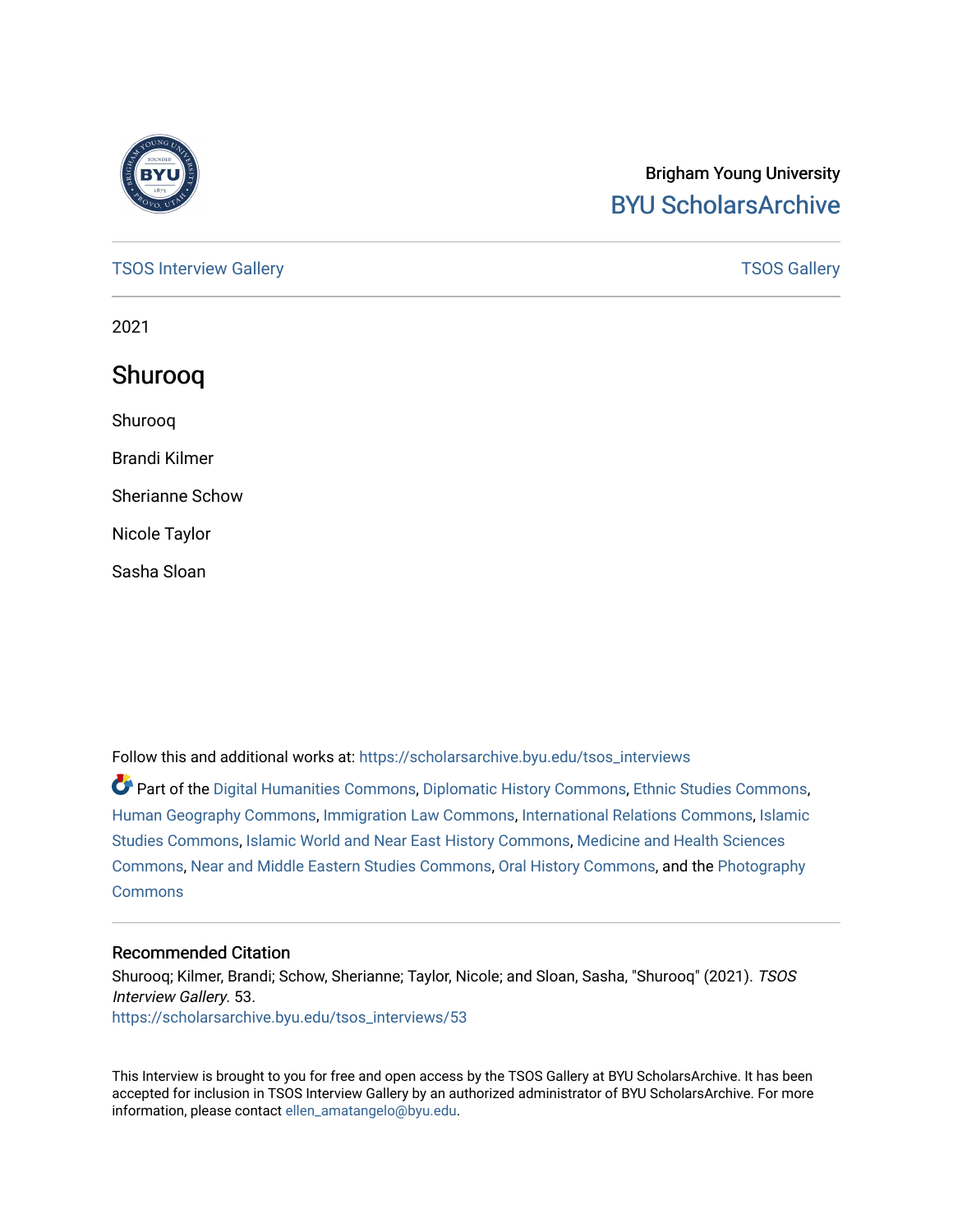## SHUROOQ · IRAQ Being a refugee does not make me less. PRODUCED BY BRANDI KILMER, SHERIANNE SCHOW AND NICOLE TAYLOR

I would like to keep raising awareness about refugees, specifically their mental health.

I'm Shurooq. I'm a refugee from Iraq and now a U.S. citizen, and also the Community Program Coordinator at TSOS in Utah. When I arrived, I wasn't educated about mental health. Over my years in the U.S. I developed all these unresolved feelings and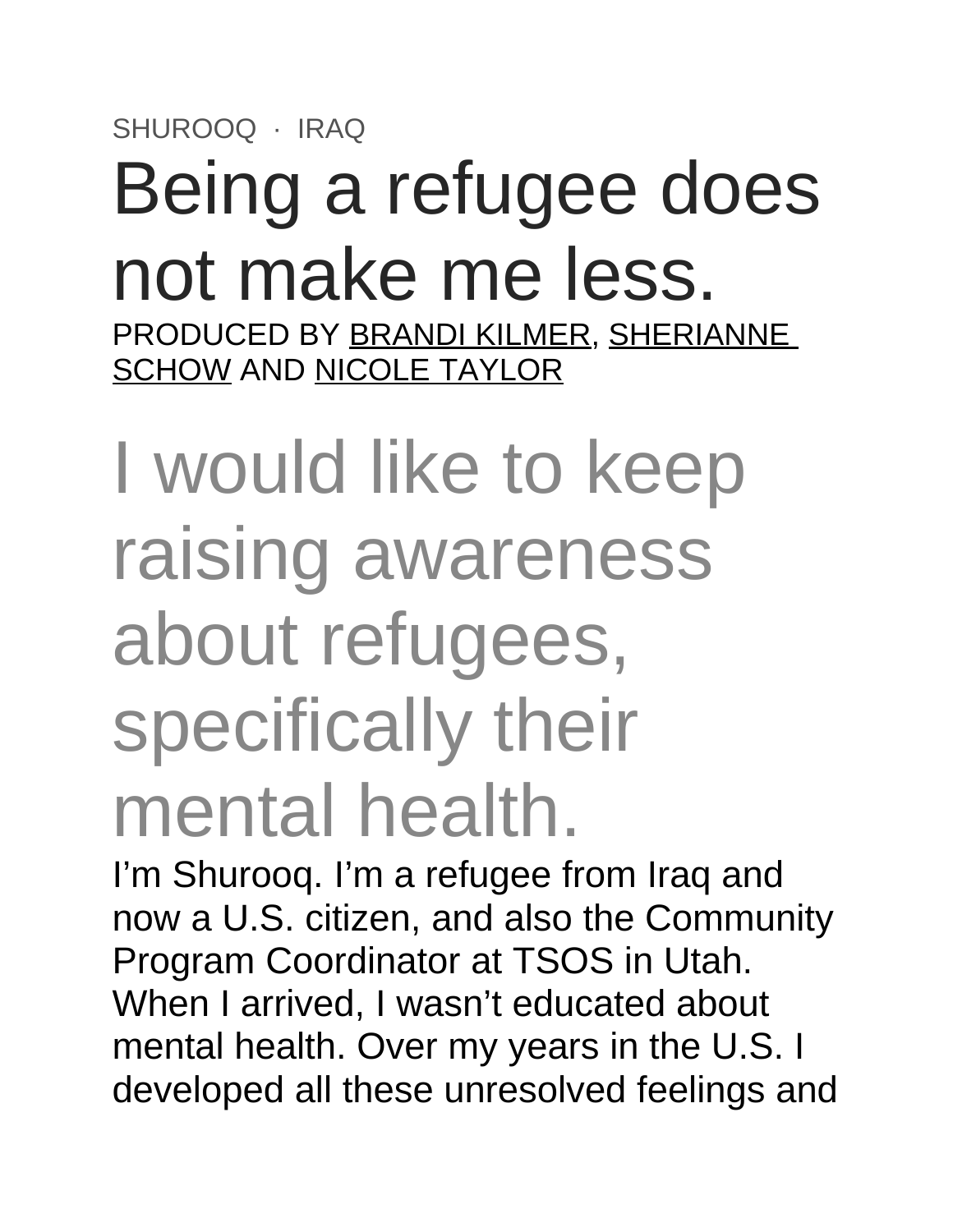I didn't know what they were. Then, in 2020, when everyone was inside, I downloaded TikTok.

There was this specific TikTok content creator who had mental health issues and was studying to become a psychiatrist. He would make videos about mental health describing what anxiety feels like, what having depression is like, and explaining why people might feel depression or anxiety. He talked about PTSD and trust issues. He was very helpful, because when those issues began for me, I was very young, only 13. Watching his videos helped me understand why I was feeling those feelings and how to treat them. I started going to therapy and I'm still going to therapy. It's gotten better. I was 12 when I came to Salt Lake City from Iraq. In Iraq, I loved visiting my grandparents' house on Fridays. We lived in a huge house with my [paternal]

grandparents, cousins, aunts, and uncles.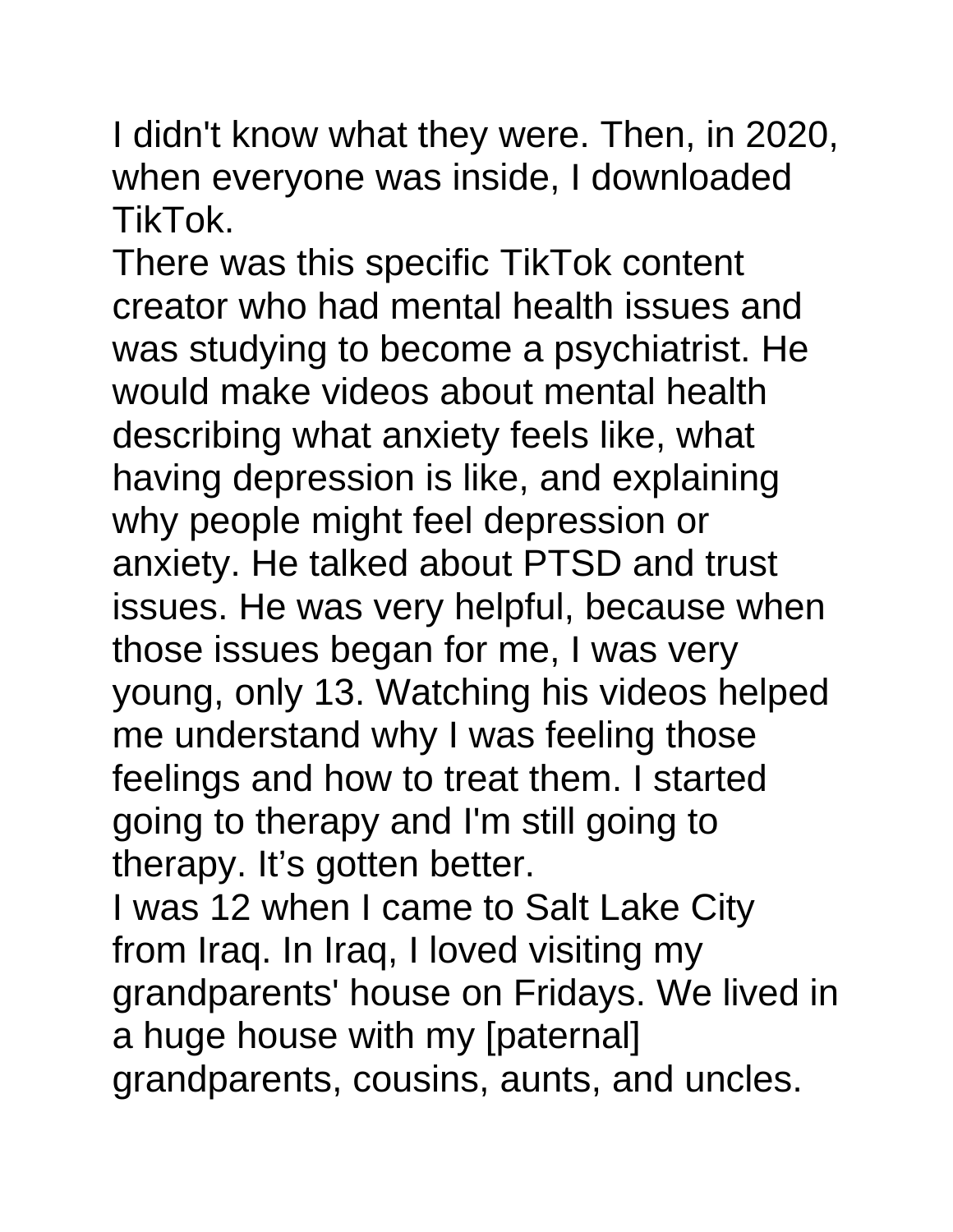And every Friday, we would go and visit our

other grandparents' house. It was amazing because we would be with our other cousins, aunts, and uncles. They would do renovations every week to their house. So every time we'd go visit, they would make us go around the house and guess what they changed. It was very fun.

I also loved Ramadan. Ramadan there is amazing. It's a whole new world. The whole country is doing the same thing so you don't feel alone at all and the food is amazing. After we were done fasting and we would hang out in the streets all night. All the neighbors would come hang out, play games, and then watch TV shows.

When I think of Iraq I also think of my older brother. I just loved to bug him. He was a photographer and he would take my dad's camera everywhere. But I would find the camera and, maybe delete a couple photos or maybe take a couple. That really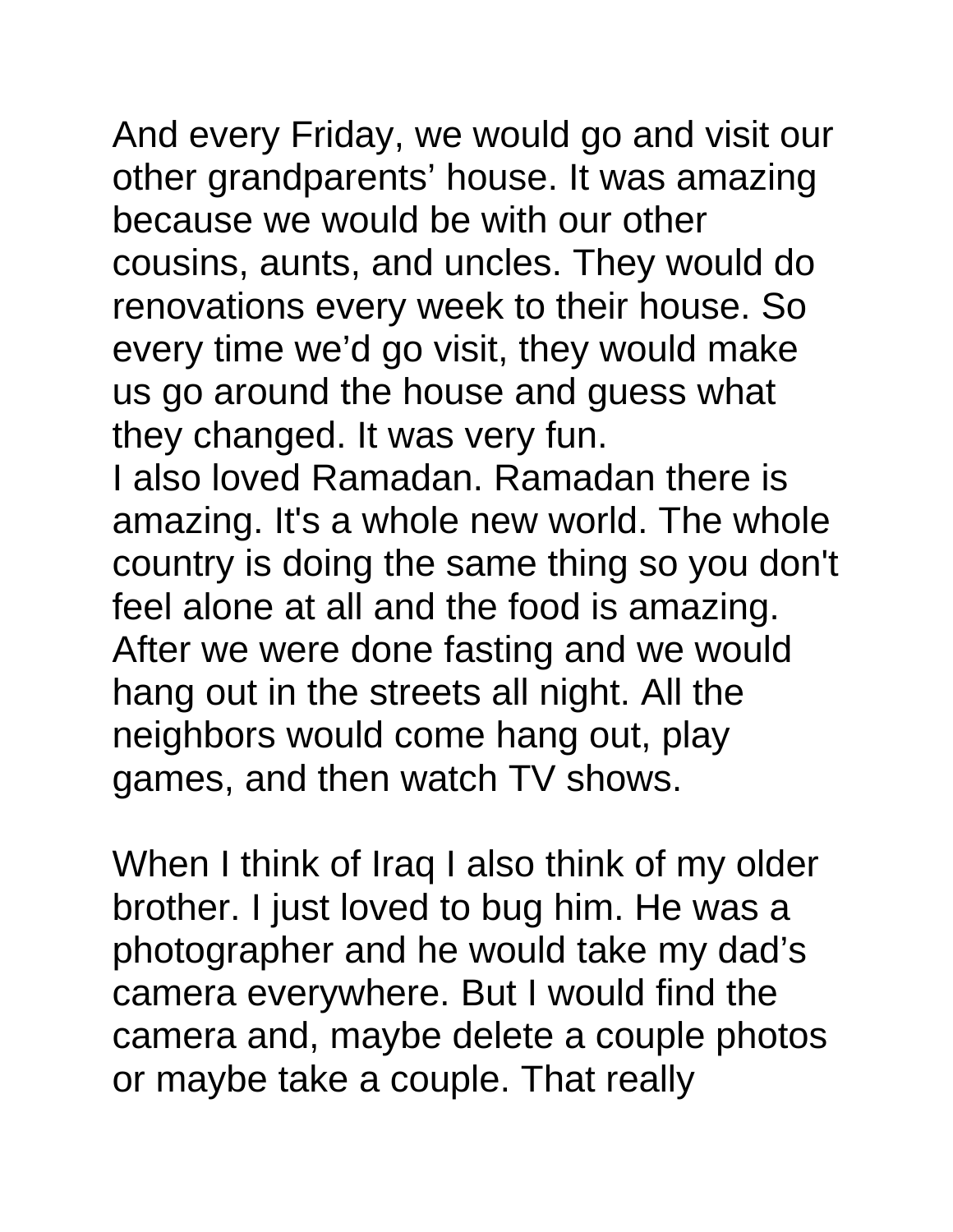bothered him a lot but I found it funny. He passed away from leukemia about a year and a half before we came to America. What he needed wasn't available in Iraq. That's why we wanted to come to the U.S. But, when my dad realized it was going to take a very, very long time to get here, he took him to Syria.

My dad spent a couple months in Syria taking care of my brother, and then my brother passed away. My dad brought him all the way back from Syria to Iraq. The rest of us didn't know my brother had died, until my dad got home with his coffin. The night before my dad showed up at our house. I called him, trying to talk to my brother, but my dad said, "He's sleeping, he can't wake up."

When we first applied for this special visa, it was because of my brother's illness. But we also started to receive threats. After my brother passed away, my dad kind of gave up. But then he got a call. They said they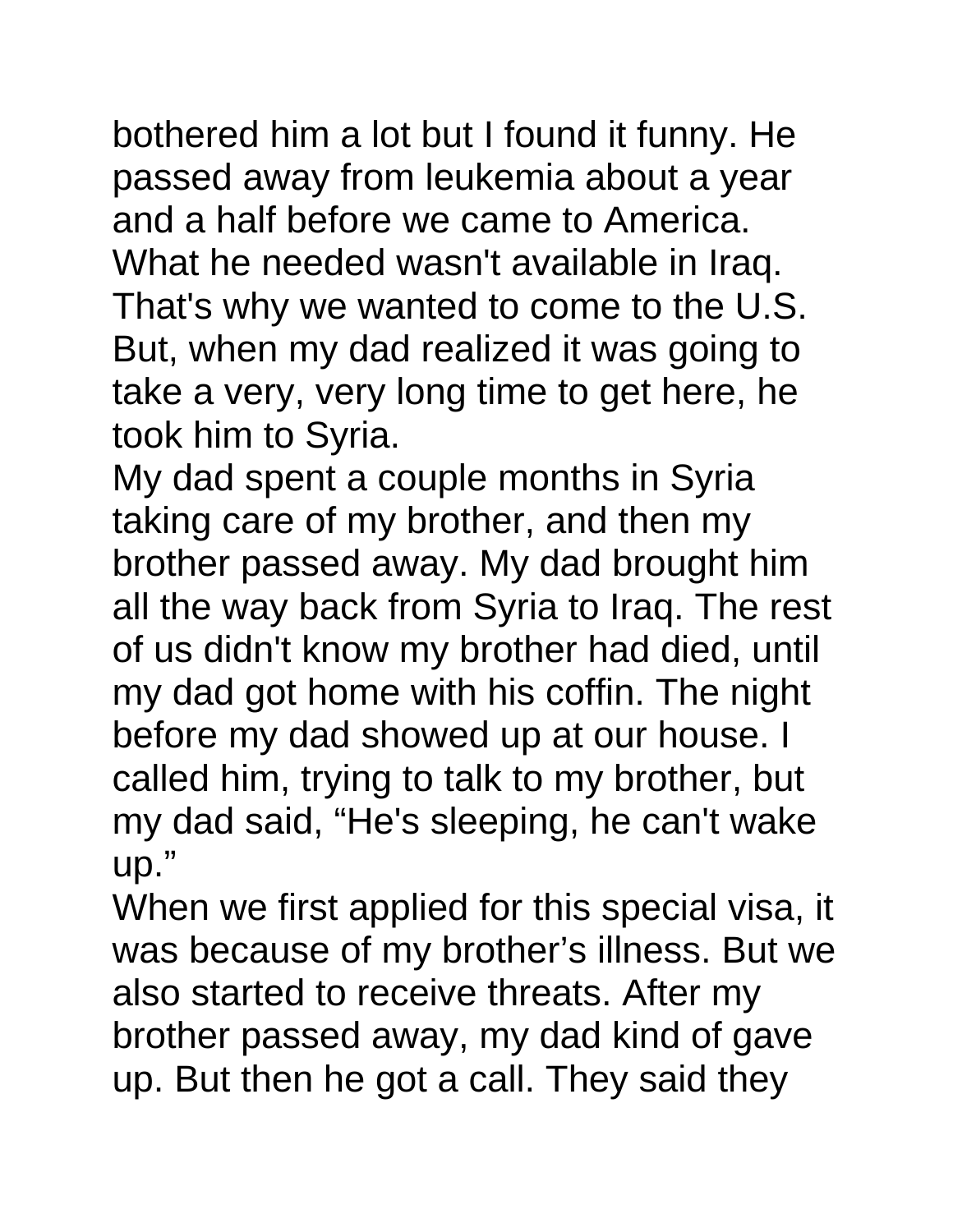had been trying to contact him for a very long time, and our visa was ready. We could get out. Everyone but my mom. They had only granted visas to my dad, my siblings, and myself, so my mom would have to stay. She was worried about us going there on our own and that she would never get to see us again. My dad said they were testing how willing we were to go and live in the US. He worried that if we stayed

and traveled together none of us would ever get to leave.

It was about a month/a month and a half before my mother came, but it felt like a year. My older sister was in her early 20s and had to cook and clean and take care of the rest of us. My youngest brother was about 3. It was very hard on my sister. Back at home, we used to live with my other cousins and then my aunts and uncles, and here we're living alone. There is no one else.

In Salt Lake, the community wasn't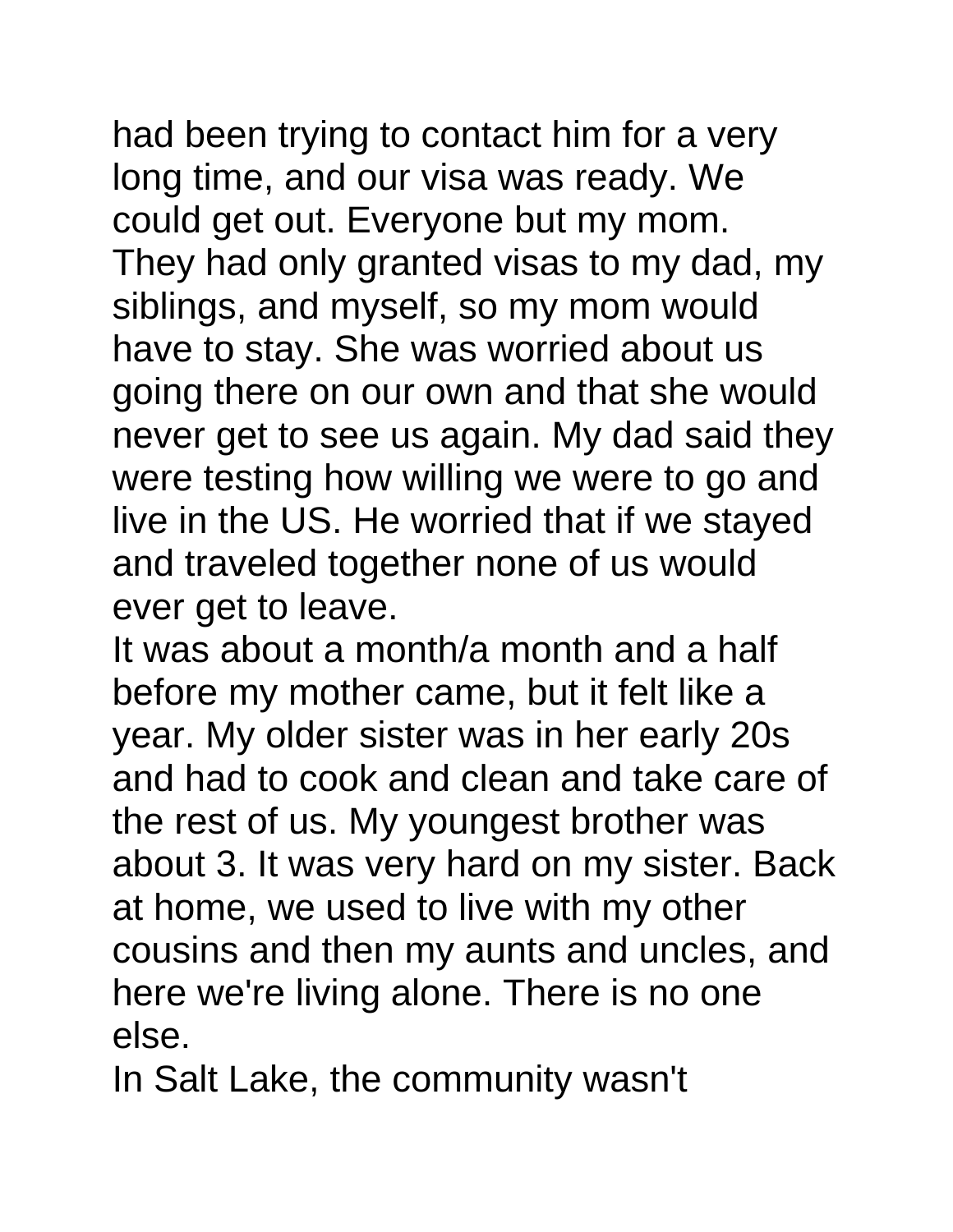welcoming at all. In my country when we moved, a neighbor brought us food

because we were very tired from moving. Here, there's no such thing as this. And it's not about food. It's just about knocking on the door and saying, "Hey, my name is

\_\_\_\_. I'm your neighbor. We're very glad that you're here." The community's not as lovely here as back there.

When I got here, I went straight to middle school and I didn't speak English at all. My only way to make friends was to talk to the kids who spoke Arabic. But, they bullied me, which is a shame. I got bullied by kids from my own culture. That was ten times harder on me than if it had been Americans. I would tell my parents but my parents wouldn't believe me because they didn't know what bullying was. We never experienced it back in my country so they didn't understand.

My teachers never reached out or reported anything. I also told the principal many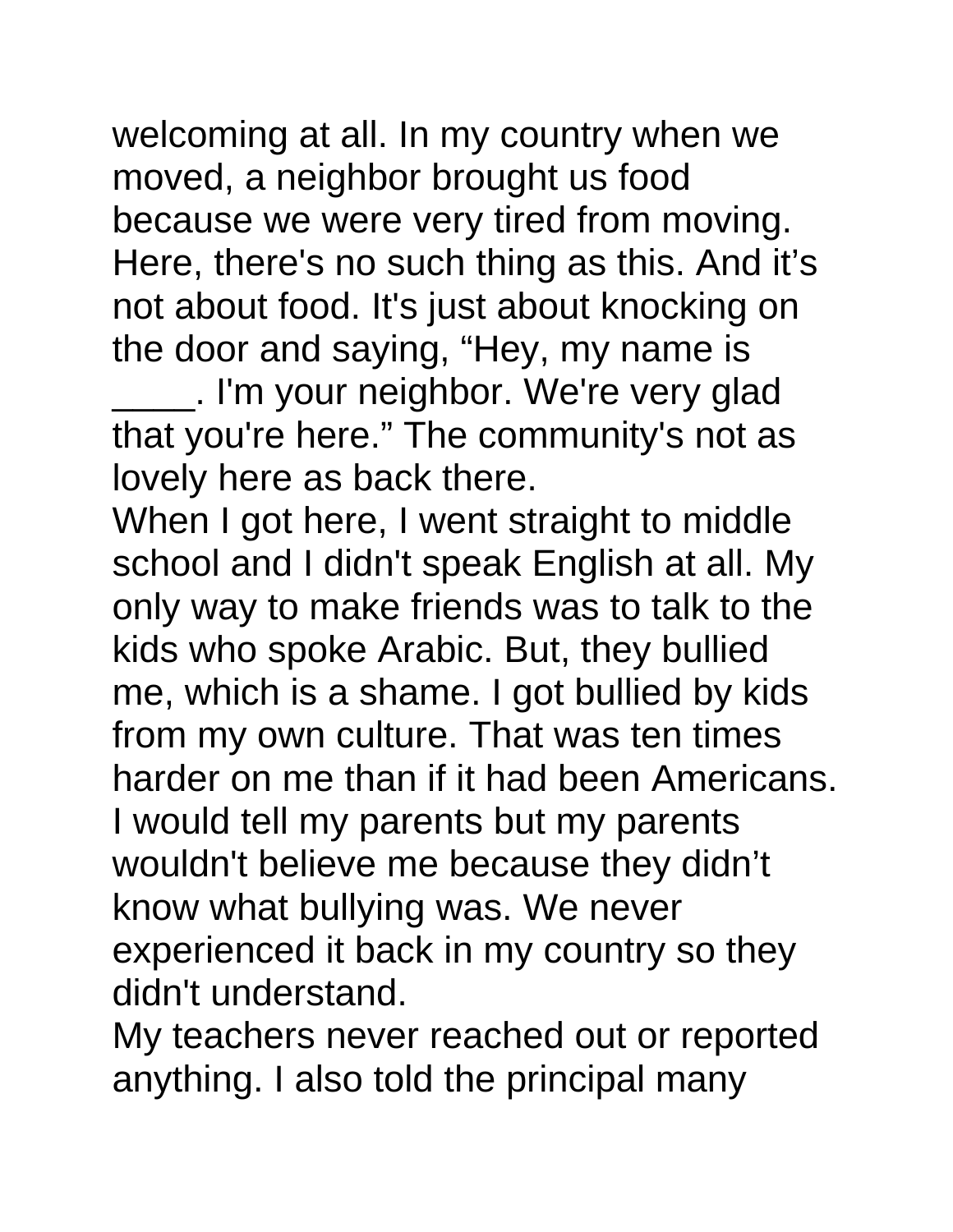# times. However, my English wasn't very

good. So I couldn't get the point across. But it was clearly an issue. I would go to their office, literally every week, for three years, but they didn't do anything about it. It got to the point where I was choked in the locker room by one of the girls and they ripped my jacket during lunch. It gave me lots of trust issues when it comes to my parents, because they weren't there for me. I have lots of negative self image about myself and my body because during this time, they would shame me about my body. They would say negative things about me and my body in front of everyone. I struggled with my body image for many, many years and still struggle some. But, I somehow understood that it's the culture. They didn't know what bullying or mental health was. And so I can't blame them for all my issues. I have anxiety, depression, and PTSD. Fridays were my worst days of the week because Fridays are the last day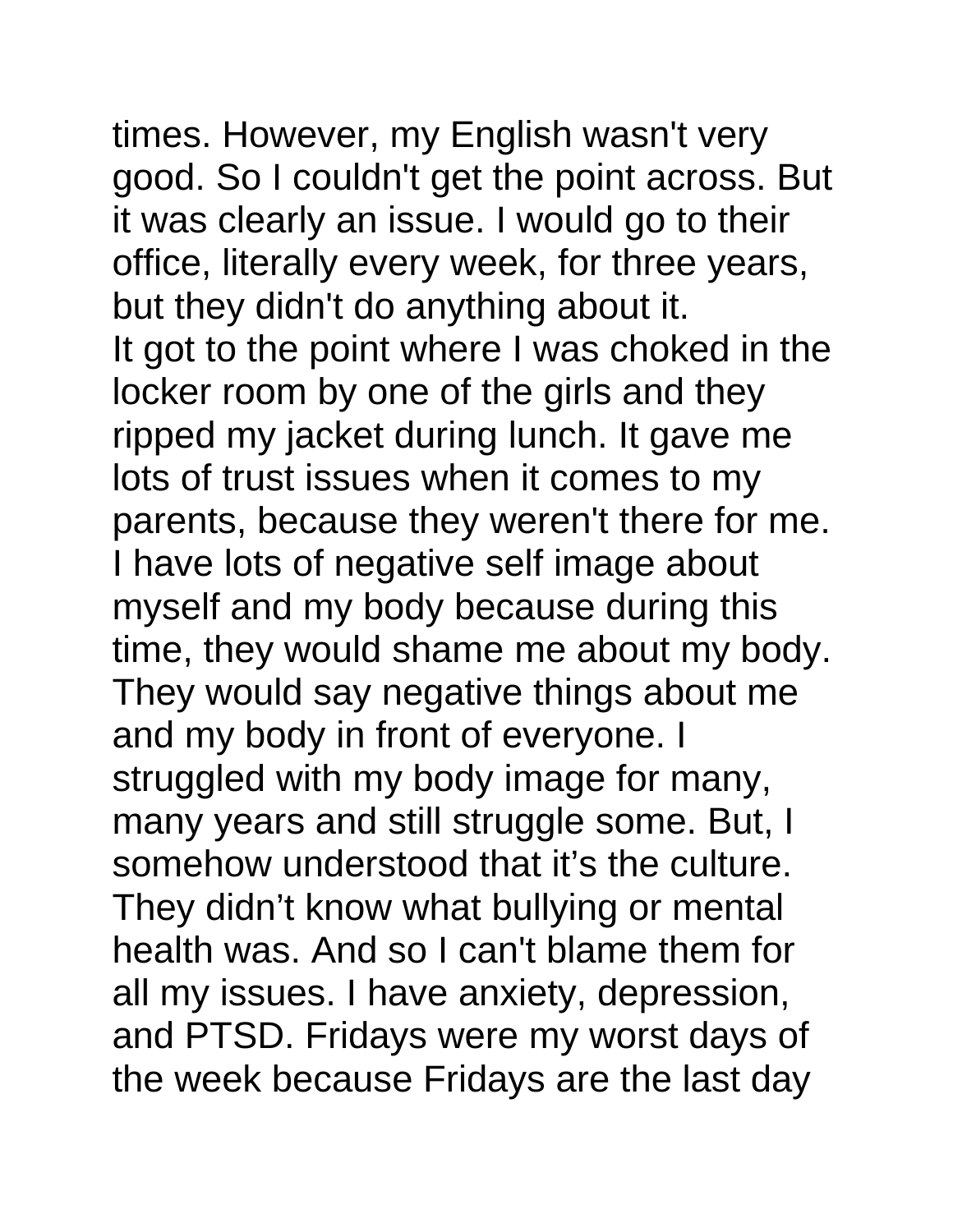# of the week. I would get home and cry

myself to sleep, because I didn't want to go to school the next week. I tried to commit suicide and ended up in the hospital. And then I went back to school. I had no no other way than to do my best and try to graduate as fast as I could. High school was also hard for me because

the high school I went to wasn't very diverse. It was all white kids. I didn't know anyone. In the cafeteria, the white kids would sit on one side of the cafeteria and the low class kids would sit on the other side. I was the one wearing a headscarf, who looked different, and so I wouldn't talk about my thoughts or opinions.

In high school, we did lots of big group projects. However, the teachers didn't assign groups, they would let us make our own. Well, how am I going to do this if no one wants to work with me? I would go to the teacher and say, "I'm wanting to do this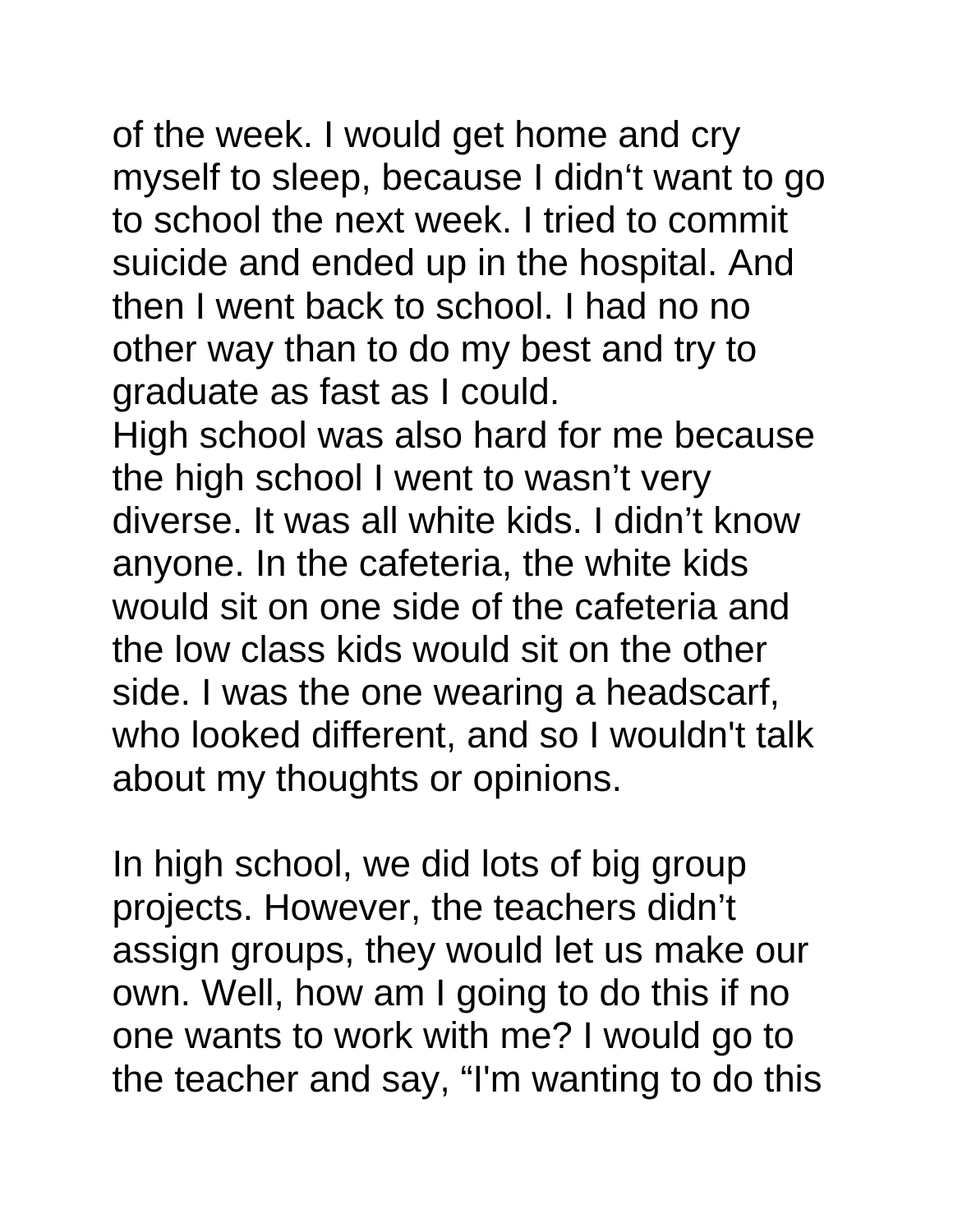on my own. And I'm telling you that I can do

it on my own. I don't care about the time or the effort." But, they always made someone partner with me. The presentations were hard too. When I got up there, I wouldn't get any interactions. The other students would get questions, but not me? I tried to commit suicide a second time. No one understood me. I was only 16 years old. I was supposed to have fun.

It has gotten better because community colleges are very diverse. There, students and professors are very welcoming. I also have many mentors who are American and are very supportive of me.

Now, I'm an advocate for refugees. I want to teach people not to look down at us because we're refugees. Being a refugee does not make me less than others. Some people think that refugees don't own any houses or maybe we're not educated or maybe we have lived in camps for our